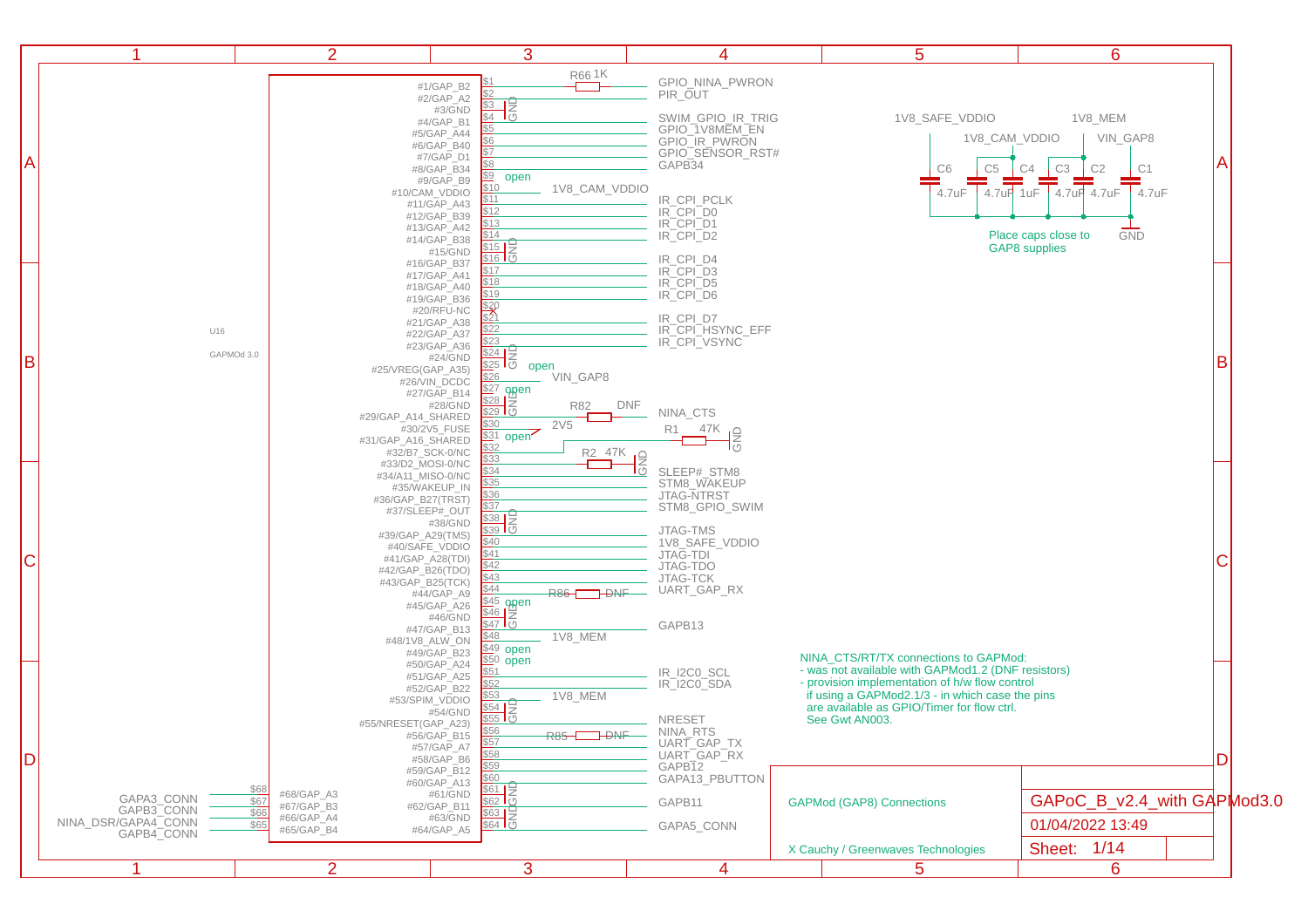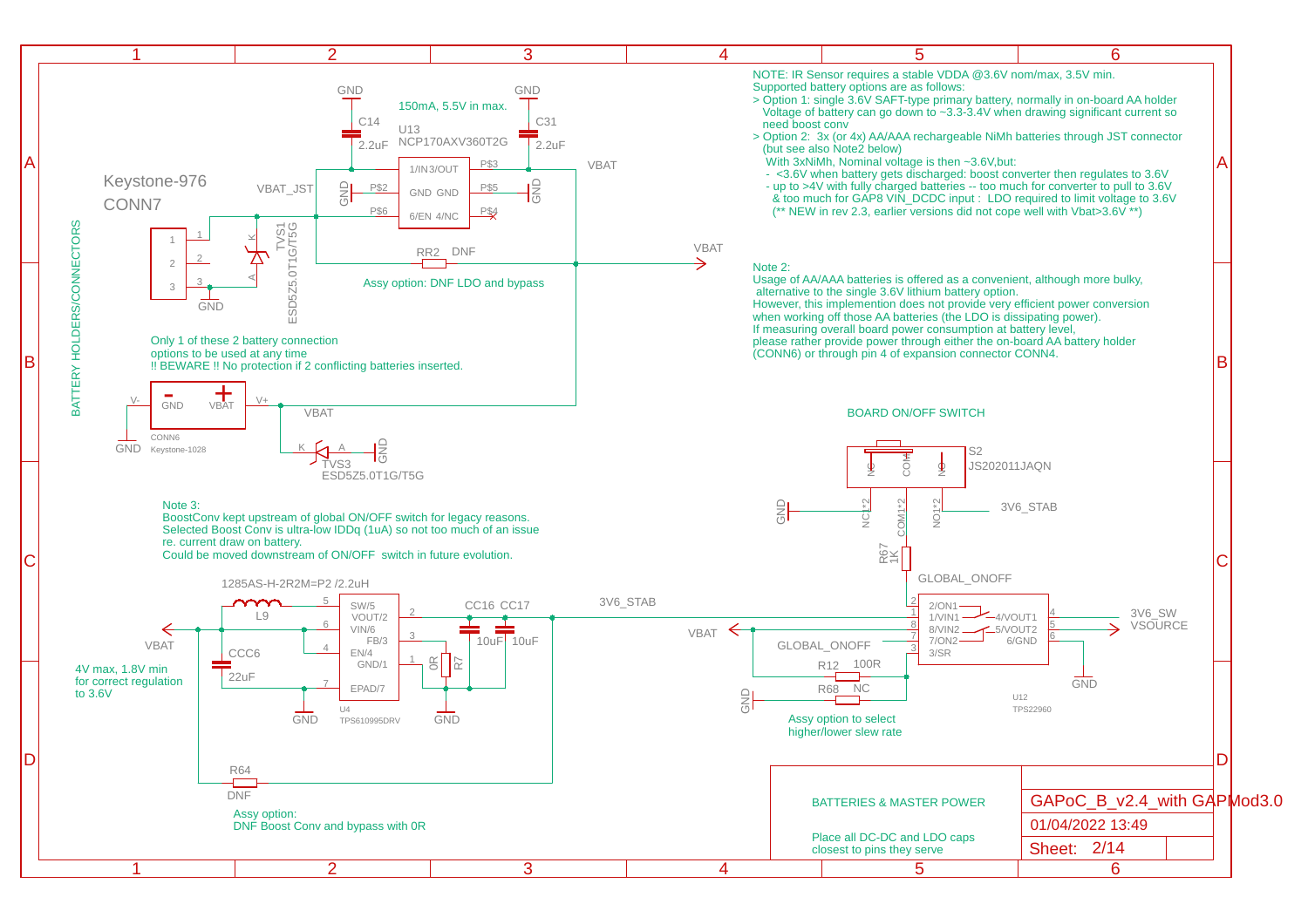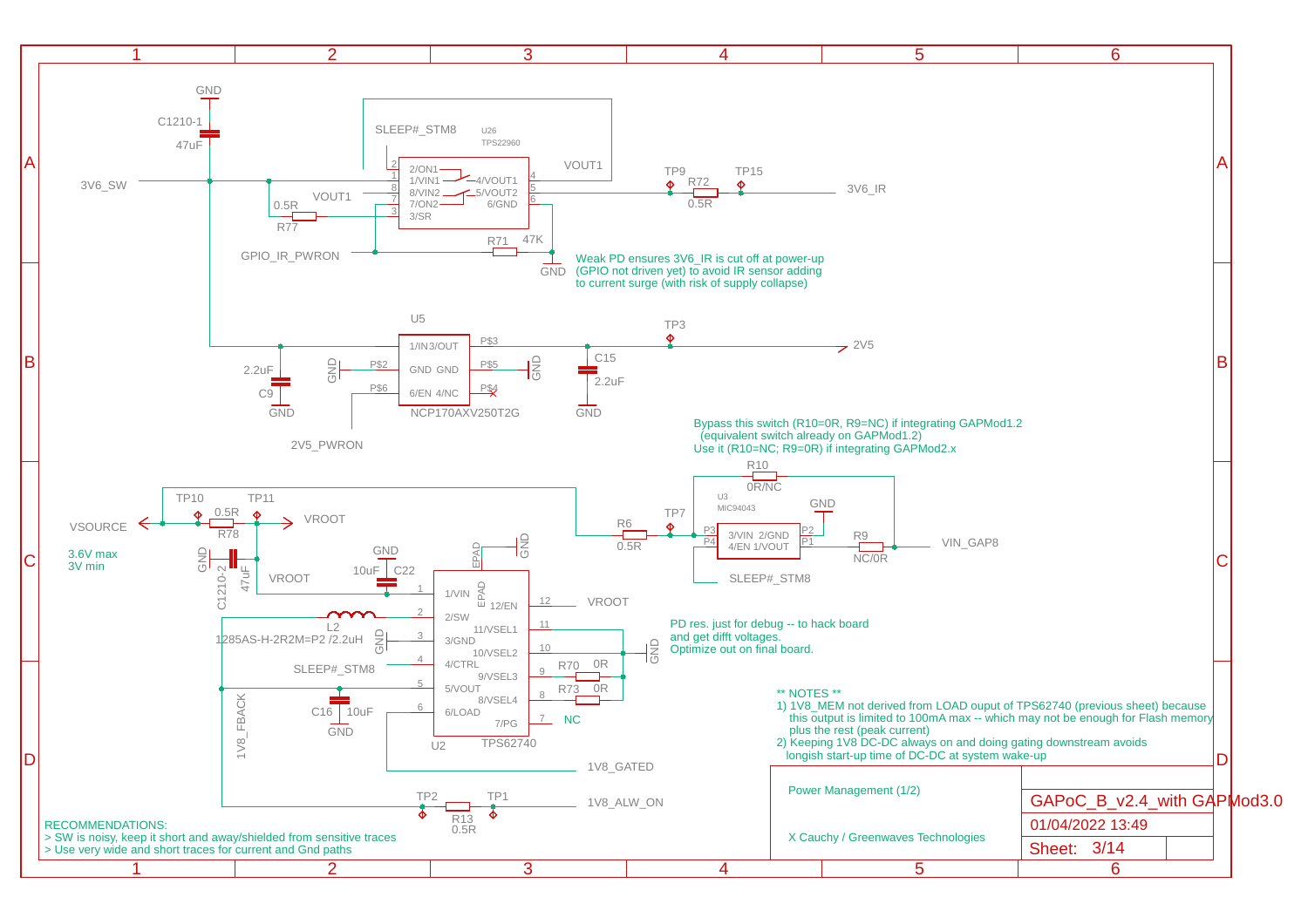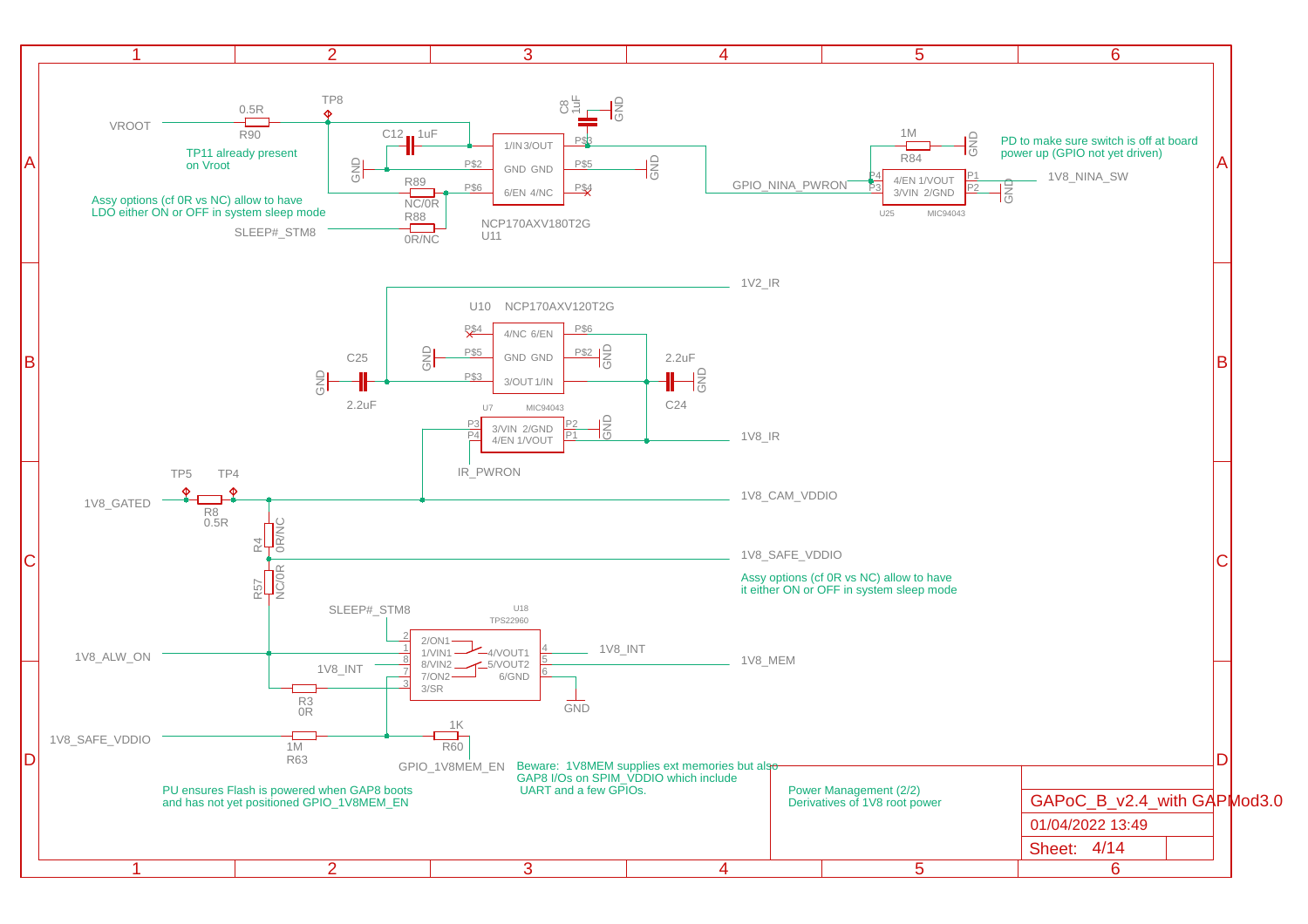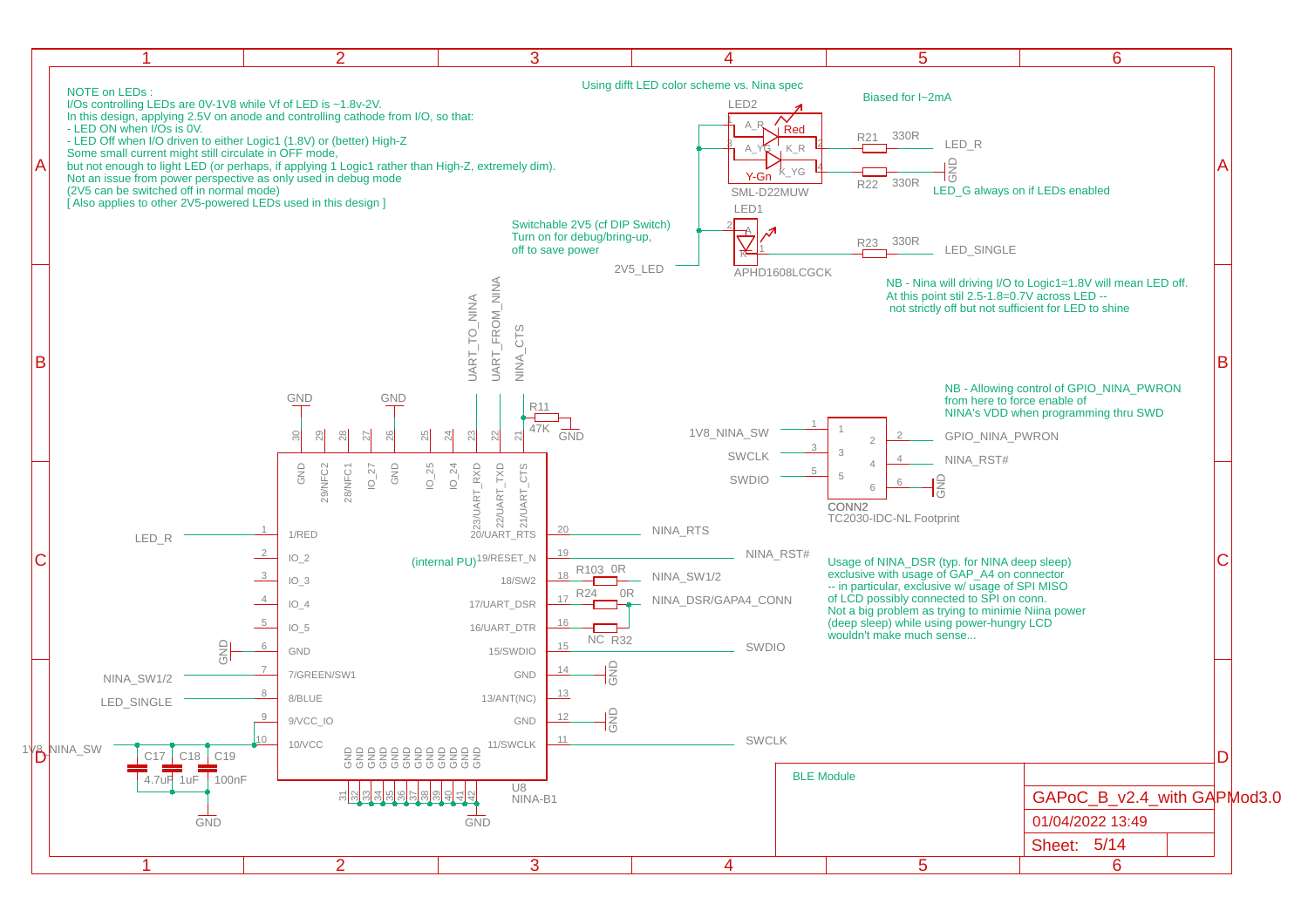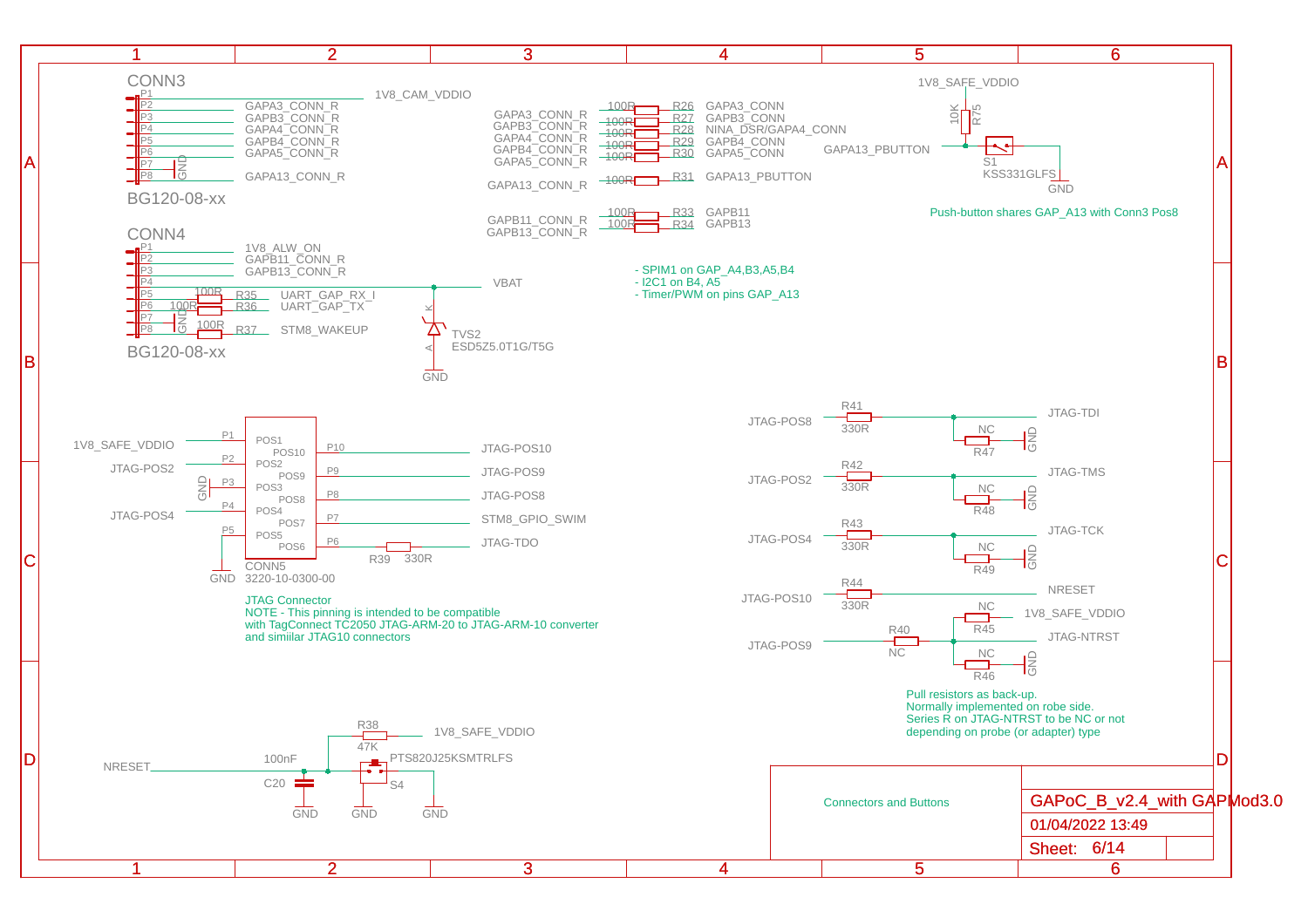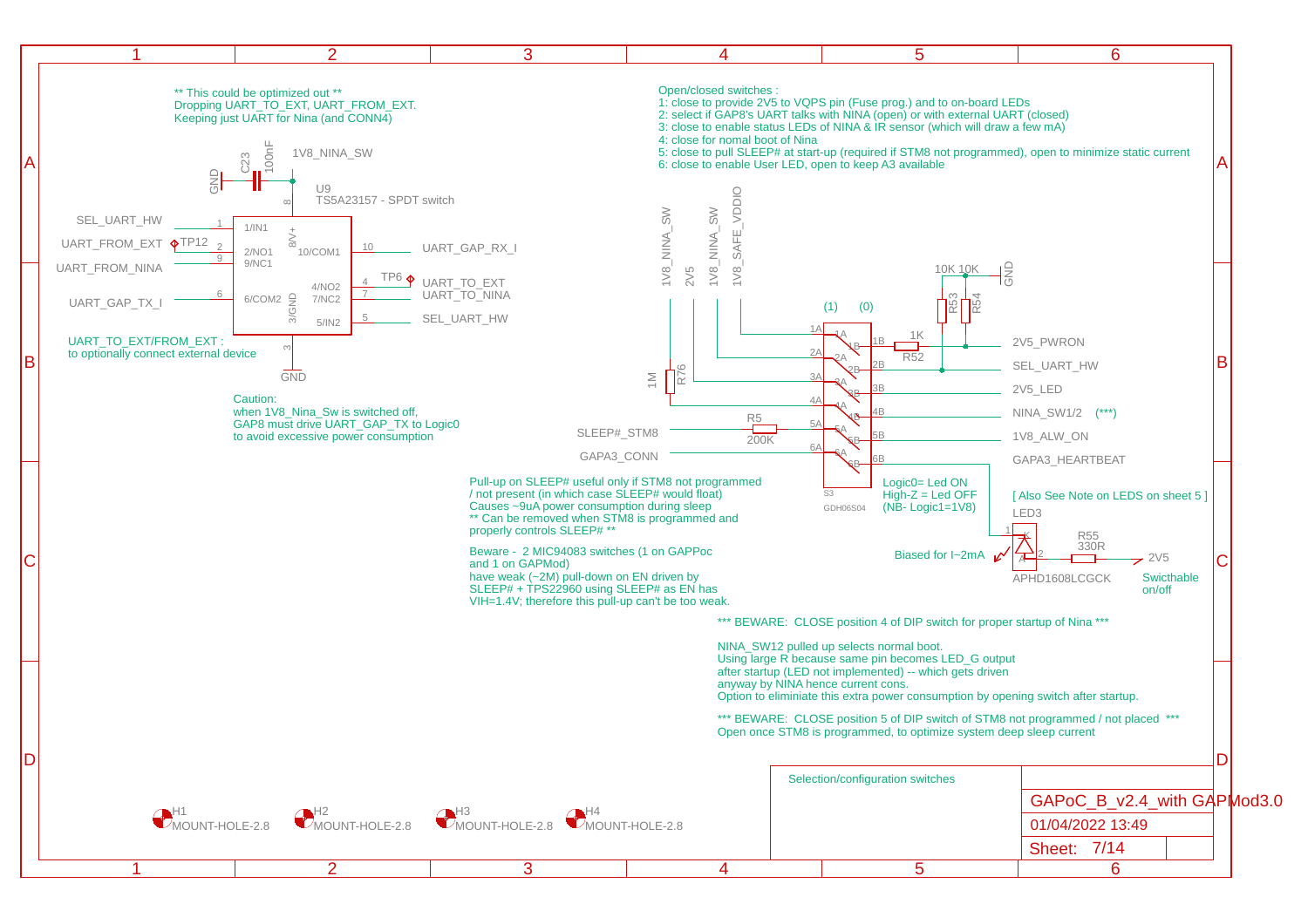|--|--|--|--|--|--|

 $\mathsf{A}$  and  $\mathsf{A}$ 

B **B** 

Status LED for IR Sensor Bring-up/Debug Switch off 2V5\_LED (cf DIP Switch) to save power when not required

[Also See Note on LEDS on sheet 5]



 $\mathsf{A}$ 

Biased for I~2mA

B GETIONAL -- this provides System DeepSleep/Watchdog + RTC functionality + helps getting to ultra-low system sleep power consumption \*\* Assembly Option \*\* 1

> Xtal can be avoided if no RTC required, wake-up from external source only or if very approximate RTC (hence wake-up) period is acceptable. STM8 Xtal required only if accurate system RTC functionality is required from STM8. Else can use LSI of STM8 or just rely on wake-up from GPIO if RTC not needed. If Xtal is implemented, SWIM must be disconnected from GAP8 after programming due to pin sharing on STM8.

\_\_\_\_\_\_\_\_\_\_\_\_\_\_\_\_\_\_\_\_\_\_\_\_\_\_\_\_\_\_\_\_\_\_\_\_\_\_\_\_\_\_\_\_\_\_\_\_\_\_\_\_\_\_\_\_\_\_\_\_\_\_\_\_\_\_\_\_\_\_\_\_\_\_\_\_\_\_\_\_\_\_\_\_\_\_\_\_\_\_\_\_\_\_\_\_\_\_\_\_\_\_\_\_\_\_\_\_\_\_\_\_\_\_\_\_\_\_\_\_\_\_\_\_\_\_\_\_\_\_\_\_\_\_\_\_\_\_\_\_\_\_\_\_\_\_\_\_

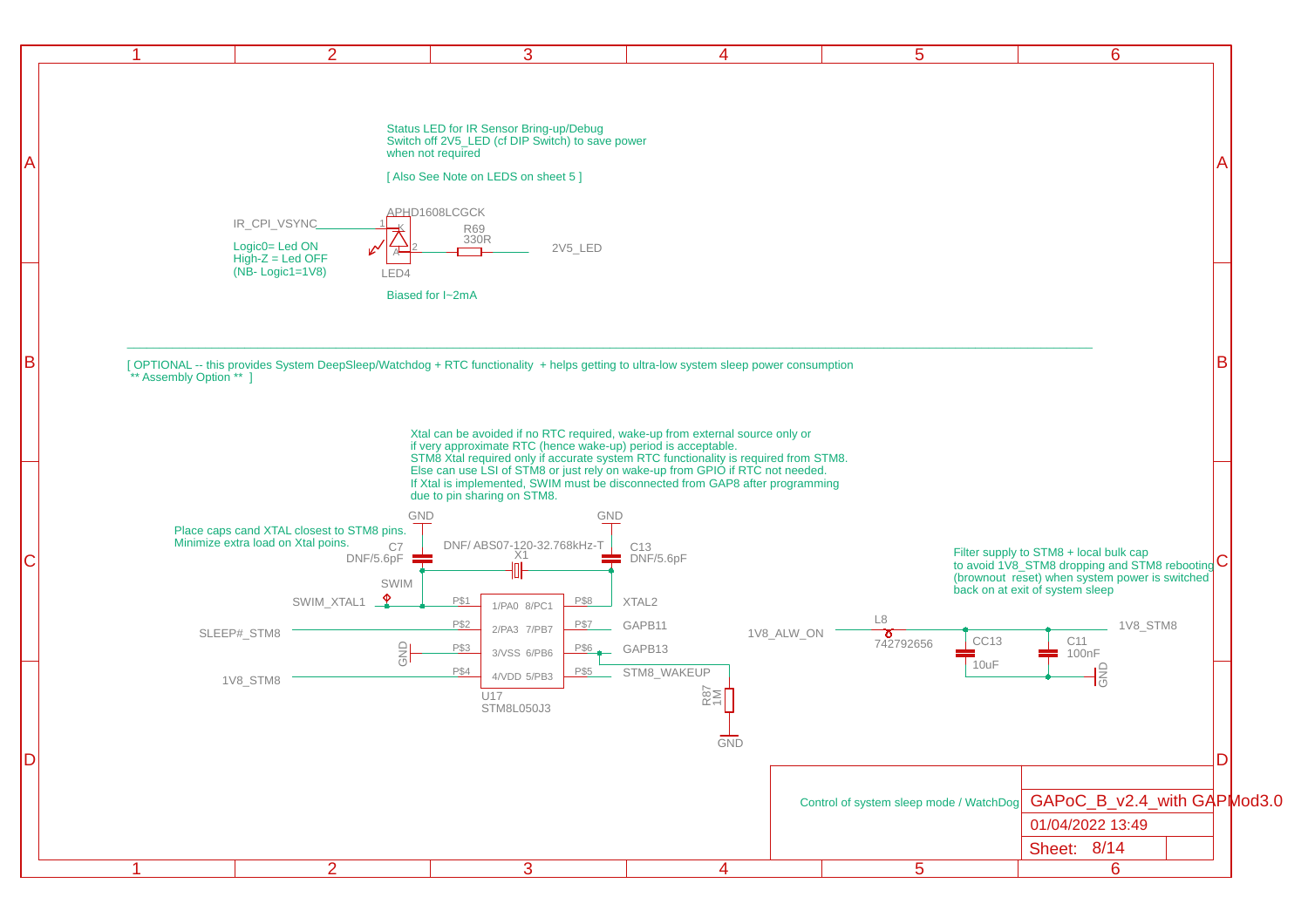|--|

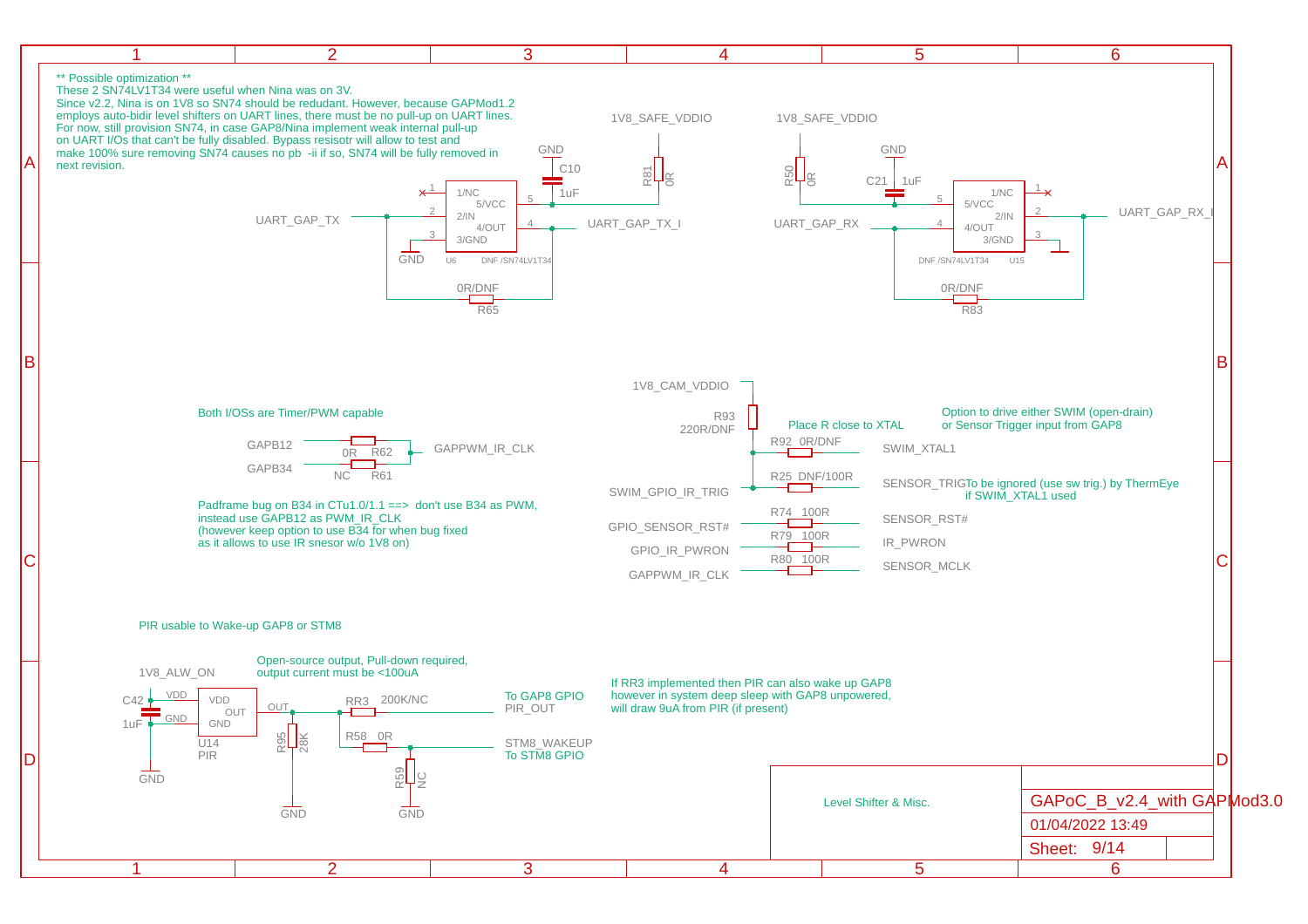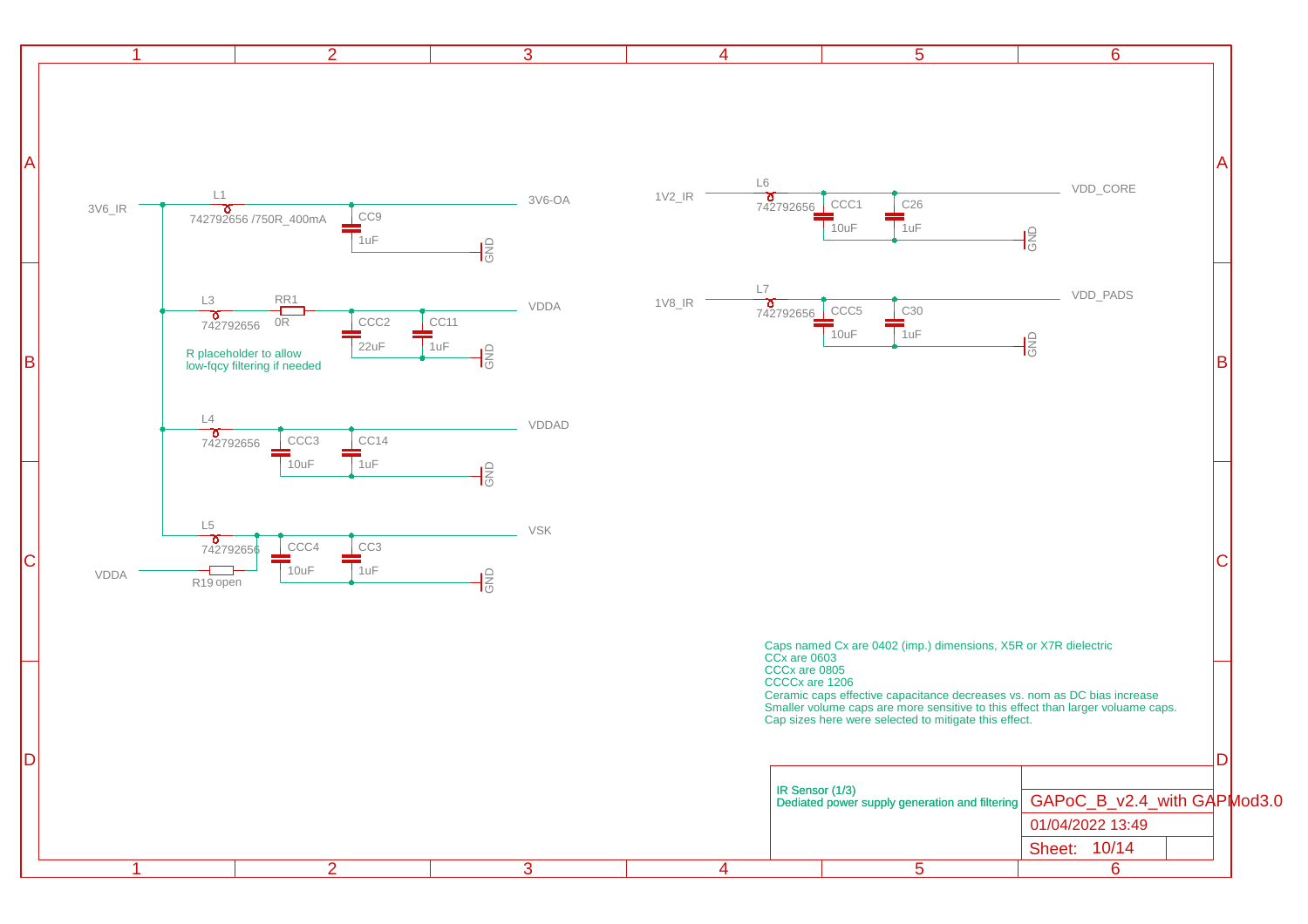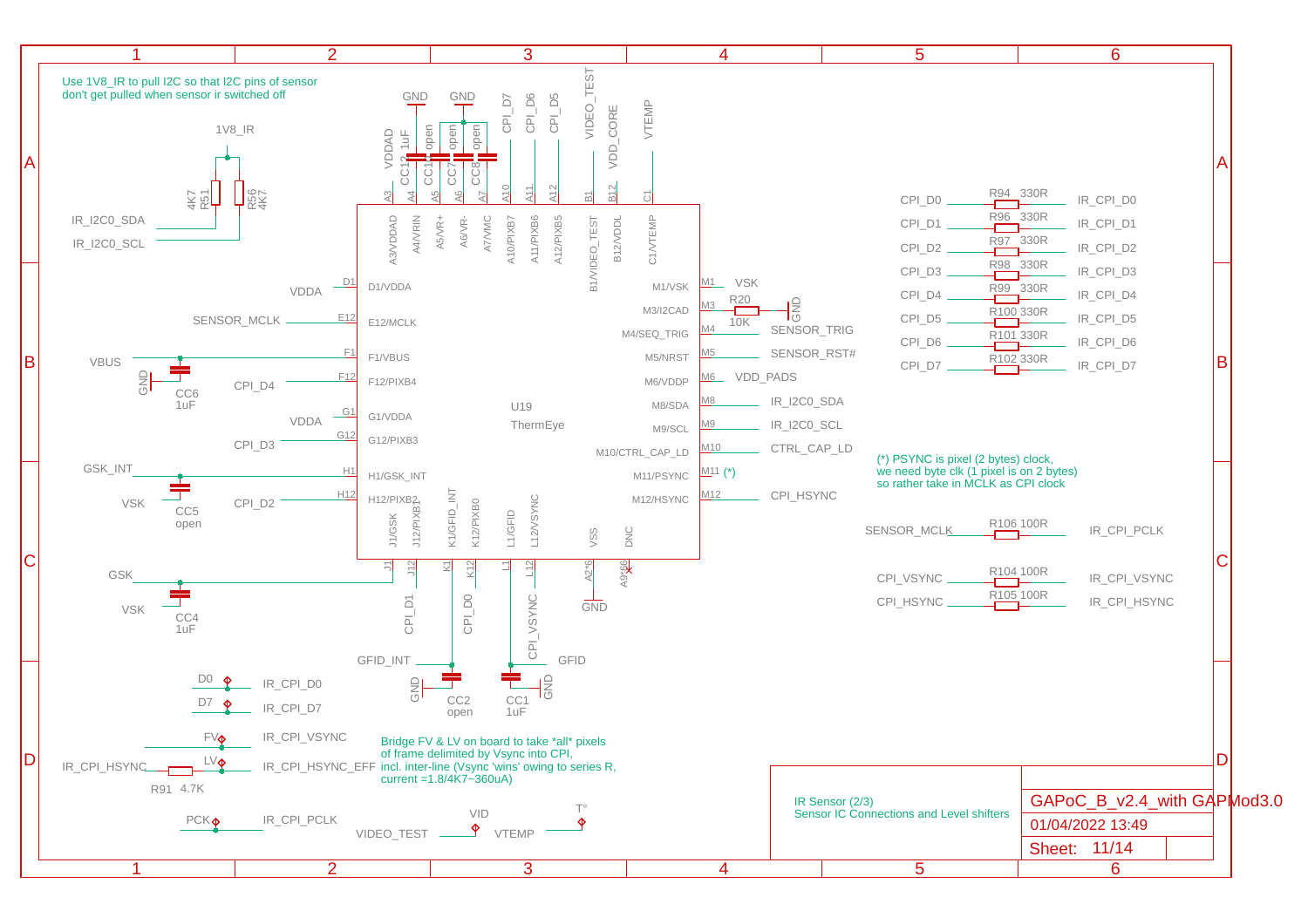|    | 2 <sup>1</sup><br>$\mathbf{1}$                                                      | 3                                                                                                                                                    | $\overline{4}$                                                                                                                  | $\overline{5}$                                                                                                   | $6\overline{6}$                                                 |           |
|----|-------------------------------------------------------------------------------------|------------------------------------------------------------------------------------------------------------------------------------------------------|---------------------------------------------------------------------------------------------------------------------------------|------------------------------------------------------------------------------------------------------------------|-----------------------------------------------------------------|-----------|
| IА | GENERATION OF PRECHARGE SIGNALS FOR BOOST CIRCUITRY:                                | R1<br>PRECHG#<br>$\frac{1K}{R18}$<br>—<br>еЦ<br>s<br>$\ensuremath{\mathsf{CTRL}\_}\xspace\ensuremath{\mathsf{CAP}\_}\xspace\ensuremath{\mathsf{LD}}$ | VQDA<br>$\frac{1}{2}$<br>PRECHG<br>$\frac{\partial T}{\partial S + 105}$<br>$\frac{1}{\sqrt{28}}$<br>$\frac{1}{\text{GND}}$     |                                                                                                                  |                                                                 | A         |
| B  | <b>GENERATION OF GFID AND GSK USING "TIME BOOST":</b>                               | GFID                                                                                                                                                 |                                                                                                                                 | GSK                                                                                                              |                                                                 | $\vert$ B |
|    | CCCC1<br>47uF<br>$\frac{\ominus}{\ominus}$                                          | PRECHG#                                                                                                                                              | $3V6-OA$<br>U20<br>AD8539ARMZ                                                                                                   | CCCC2<br>47uF<br>PRECHG#<br>,<br>O5<br>O5                                                                        | VSK                                                             |           |
|    | <b>BSH205</b><br>Q2<br>PRECHG#<br>$\frac{\text{CD}}{\text{CD}}$<br>$47 \mu F$ CCCC3 | $\frac{R14}{10R}$<br>$\overline{2}$<br>$\frac{3}{4}$<br>٦É<br>Q3<br>BSH205<br>$\frac{1}{\text{GND}}$<br>PRECHG                                       | 1/OUT_A 8/V+<br>2/-IN_ <i>R</i> /OUT_B<br>3/+IN_A 6/-IN_B<br>4/V- 5/+IN_B<br>$\frac{R15}{10R}$<br>$\overline{7}$<br>5<br>PRECHG | <b>BSH205</b><br>Q6<br>PRECHG#<br>$\begin{array}{c}\n 47 \text{U} \bar{F} \\ \text{CCC} \text{C4}\n \end{array}$ |                                                                 | C         |
|    |                                                                                     | Q4\<br>BSH205                                                                                                                                        |                                                                                                                                 | Q7<br>BSH205                                                                                                     |                                                                 |           |
|    |                                                                                     | GFID_INT                                                                                                                                             | GSK_INT                                                                                                                         | IR Sensor (3/3)<br>Biasing with time boost                                                                       | GAPoC_B_v2.4_with GAPMod3.0<br>01/04/2022 13:49<br>Sheet: 12/14 | Dl        |
|    | 2 <sup>1</sup><br>$\mathbf 1$                                                       | $\overline{3}$                                                                                                                                       | $\overline{4}$                                                                                                                  | $\overline{5}$                                                                                                   | $\overline{6}$                                                  |           |